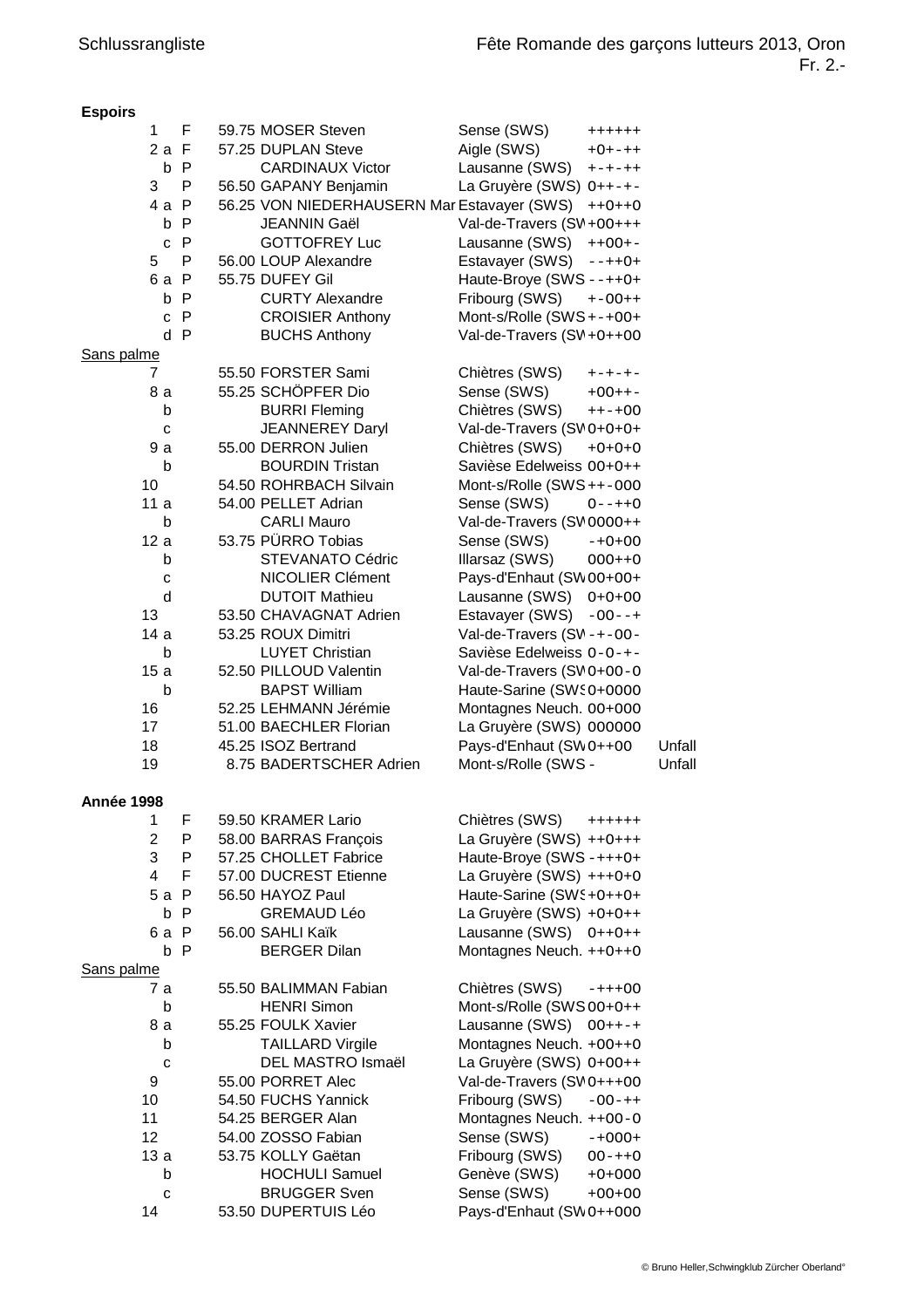| 15                |   | 52.50 CHATELAIN Sébastien | Val-de-Travers (SV 000+0-           |
|-------------------|---|---------------------------|-------------------------------------|
| 16a               |   | 52.25 MARTIN Jérémy       | Lausanne (SWS) 0+0000               |
| b                 |   | DORSAZ Théo               | Charrat-Fully (SWS-0----            |
| 17                |   | 51.75 SANTSCHI Jérôme     | Montagnes Neuch. - 000--            |
| 18                |   | 51.25 CRETTAZ Baptiste    | Bramois (SWS)<br>00000-             |
|                   |   |                           |                                     |
| Année 1999<br>1   | F | 58.00 BUCHS Julien        | Sense (SWS)                         |
| $\overline{2}$    | P |                           | $- + + + + +$                       |
|                   |   | 57.25 AMBRESIN Cyril      | Aigle (SWS)<br>$++O+-+$             |
| 3a F              |   | 57.00 COLO Kilian         | Val-de-Travers (SV-++++0            |
| b P               |   | <b>EGGER Pierre</b>       | Haute-Sarine (SWS ++-+-+            |
| 4 a P             |   | 56.25 LEHMANN Nicolas     | Montagnes Neuch. +0+0++             |
| b P               |   | <b>ERB Vincent</b>        | Val-de-Travers (SV +0-++-           |
| 5a P              |   | 56.00 BURGY Matt          | Haute-Broye (SWS ++0++0             |
| b P               |   | <b>GAILLARD Yves</b>      | Mont-s/Rolle (SWS++-0-+             |
| 6                 | P | 55.75 FRANCEY Nathan      | Mont-s/Rolle (SWS+++00-             |
| 7 a P             |   | 55.50 MARIETHOZ Grégory   | Bramois (SWS) 0+-+-+                |
| b P               |   | <b>HURNI Janik</b>        | Chiètres (SWS)<br>$0 + - + + -$     |
| c P               |   | <b>KRAMER Dorian</b>      | Chiètres (SWS)<br>$O+++O-$          |
| d P               |   | <b>EISSEIVA Olivier</b>   | La Gruyère (SWS) +0-++0             |
| e P               |   | JEANNEREY Jérémy          | Val-de-Travers (SV +00+0+           |
| Sans palme        |   |                           |                                     |
| 8а                |   | 55.25 CHAVAGNAT Benoît    | Estavayer (SWS) 00+0++              |
| b                 |   | <b>ANCAY Kevin</b>        | Charrat-Fully (SWSO+O+O+            |
| 9 a               |   | 55.00 MATTHEY Johnny      | Estavayer (SWS) 0++0+0              |
| b                 |   | <b>CHOLLET Arnaud</b>     | Haute-Broye (SWS +++000             |
| 10                |   | 54.75 VAUCHER Rémy        | Haute-Sarine (SWS +00+0+            |
|                   |   |                           |                                     |
| 11a               |   | 54.25 HUGUET Joel         | Haute-Sarine (SWS-0-0++             |
| b                 |   | <b>BERAUD Bastien</b>     | Genève (SWS) --++00                 |
| C                 |   | PYTHOUD Benjamin          | La Gruyère (SWS) 000+-+             |
| 12a               |   | 54.00 MARCLAY Jonathan    | Illarsaz (SWS)<br>$-0-++0$          |
| b                 |   | <b>JOLIAT Leo</b>         | Montagnes Neuch. -+00-+             |
| C                 |   | <b>GAVILLET Loris</b>     | La Gruyère (SWS) +0000+             |
| 13a               |   | 53.75 FELDER Lucien       | Cottens (SWS)<br>$O++OOO$           |
| b                 |   | DELITROZ Lucien           | Charrat-Fully (SWS00+0+0            |
| 14                |   | 53.50 KELLER Sven         | Mont-s/Rolle (SWS 000++0            |
| 15a               |   | 53.00 PÜRRO Christian     | Sense (SWS)<br>$--+000$             |
| $\mathsf{b}$      |   | <b>BORCARD Clovis</b>     | La Gruyère (SWS) -+0000             |
| 16                |   | 52.50 REICHENBACH Ryan    | Montagnes Neuch. - 000+0            |
| 17                |   | 52.25 GETAZ Antoine       | Pays-d'Enhaut (SW 00+000            |
| 18                |   | 51.50 ZAUGG Ronny         | Chiètres (SWS)<br>$-0000-$          |
| 19                |   | 51.25 CARRON Remy         | Charrat-Fully (SWS00000-            |
|                   |   |                           |                                     |
| Année 2000        |   |                           |                                     |
| 1                 | F | 59.75 LOUP Grégoire       | Estavayer (SWS)<br>$+++++$          |
| 2                 | P | 57.50 ZBINDEN Samuel      | Sense (SWS)<br>$0 + + + + +$        |
| 3a F              |   | 57.00 PAUPE Alexandre     | Montagnes Neuch. +++0+0             |
| b P               |   | <b>GERMANIER Joel</b>     | Savièse Edelweiss ++++0-            |
| 4                 | P | 56.75 PERROUD Lary        | Haute-Broye (SWS ++0++-             |
| 5                 | P | 56.50 LIAUDAT Alex        | La Veveyse (SWS) 0+0+++             |
|                   |   |                           |                                     |
| 6a P              |   | 56.25 GROSSENBACHER Marc  | Estavayer (SWS)<br>$+O+O++$         |
| b P               |   | <b>FRIEDLY Luca</b>       | Fribourg (SWS)<br>$+ + + + + + + +$ |
| 7                 | P | 56.00 WERRO Simon         | Fribourg (SWS)<br>$O+++O+$          |
| 8a P              |   | 55.50 BARD Thomas         | Estavayer (SWS)<br>$+00-++$         |
| b<br>$\mathsf{P}$ |   | NIEDERBERGER Nicolas      | Sense (SWS)<br>$+O+O+O$             |
| c P               |   | <b>DUPLAN Kilian</b>      | Aigle (SWS)<br>$++0+00$             |
| Sans palme        |   |                           |                                     |
| 9 a               |   | 55.00 PITTET Romain       | La Gruyère (SWS) 0++0-+             |
| b                 |   | PACHOUD Adrien            | Haute-Broye (SWS +-+0+0             |
| C                 |   | <b>HURNI Lukas</b>        | Chiètres (SWS)<br>$+00++0$          |
| 10a               |   | 54.75 PERRENOUD Liam      | Savièse Edelweiss 000+++            |
|                   |   |                           |                                     |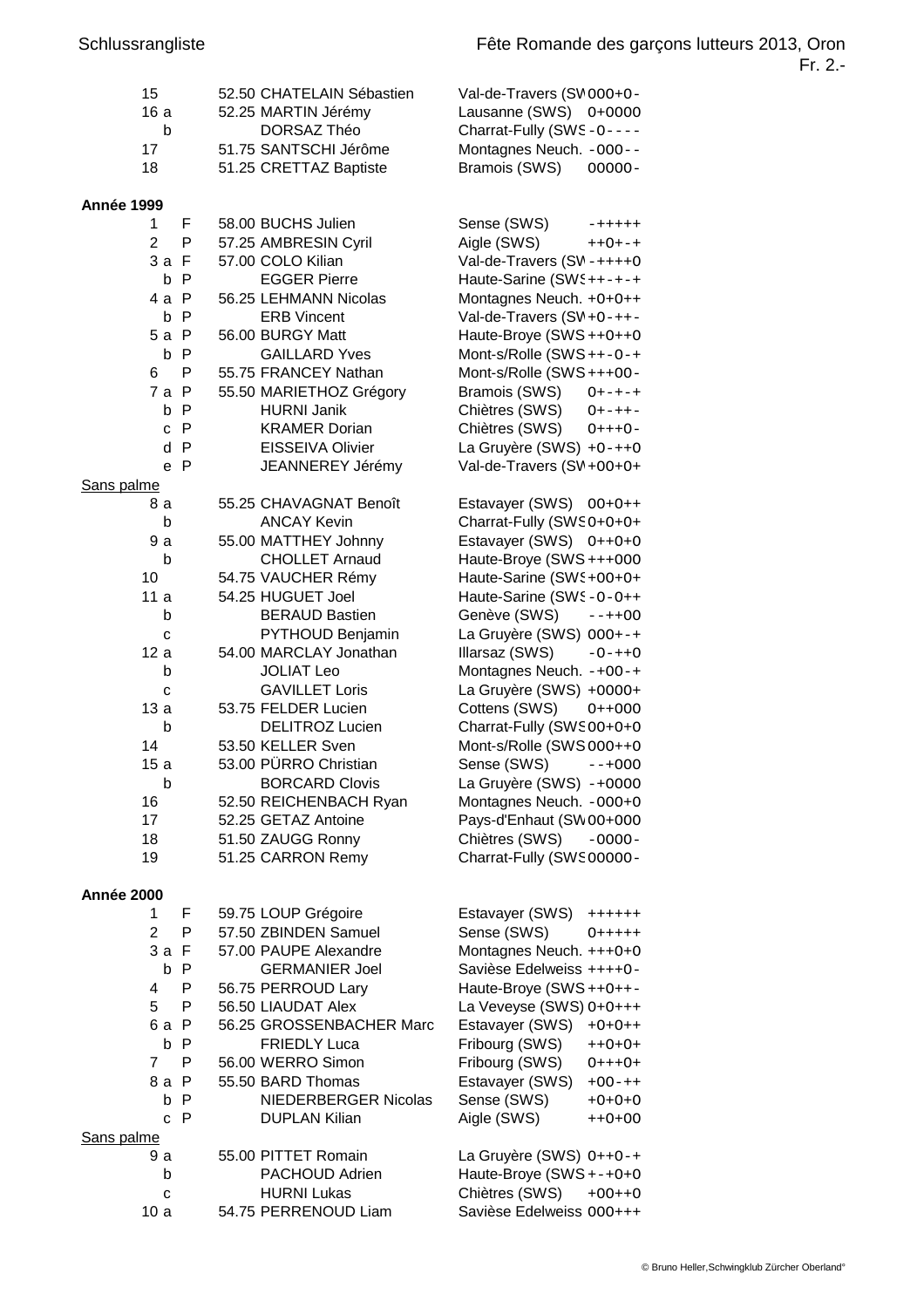| b<br>C<br>11a<br>b<br>C<br>12a<br>b<br>C<br>d<br>13<br>14a<br>b<br>15<br>16<br>17 |              | <b>MOREILLON Benoît</b><br><b>CHARRIERE Simon</b><br>54.00 JEANNIN Jess<br><b>WEISSERT Eric</b><br><b>DONATSCH Tom</b><br>53.75 WITSCHARD Axel<br>SANTSCHI Jérôme-B<br><b>LEHMANN Thomas</b><br><b>GUILLET Noré</b><br>53.00 NIEDERBERGER Robin<br>52.75 TOKHYAN Sarkis<br><b>SANTSCHI Gil</b><br>52.50 MARGUET Yoan<br>52.25 CHARRIERE Nicolas<br>51.00 DUBUIS Marc | Aigle (SWS)<br>La Gruyère (SWS) +00+0+<br>Val-de-Travers (SV 0++0--<br>Pays-d'Enhaut (SW 00++0-<br>Aigle (SWS)<br>Genève (SWS)<br>Montagnes Neuch. 0000++<br>Montagnes Neuch. 00+0+0<br>La Gruyère (SWS) +00+00<br>Sense (SWS)<br>Montagnes Neuch. 0+--00<br>Montagnes Neuch. 00+0--<br>Bramois (SWS)<br>La Gruyère (SWS) 00000+<br>Savièse Edelweiss 000000 | $+++000$<br>$0+00-+$<br>$0+0+00$<br>$+ - -000$<br>$000+0-$ |
|-----------------------------------------------------------------------------------|--------------|----------------------------------------------------------------------------------------------------------------------------------------------------------------------------------------------------------------------------------------------------------------------------------------------------------------------------------------------------------------------|--------------------------------------------------------------------------------------------------------------------------------------------------------------------------------------------------------------------------------------------------------------------------------------------------------------------------------------------------------------|------------------------------------------------------------|
| <b>Année 2001</b>                                                                 |              |                                                                                                                                                                                                                                                                                                                                                                      |                                                                                                                                                                                                                                                                                                                                                              |                                                            |
| 1                                                                                 | F            | 59.00 BALIMANN Sandro                                                                                                                                                                                                                                                                                                                                                | Chiètres (SWS)                                                                                                                                                                                                                                                                                                                                               | $+++++$                                                    |
| 2                                                                                 | P            | 57.75 TURIN Antoine                                                                                                                                                                                                                                                                                                                                                  | Mont-s/Rolle (SWS +-++++                                                                                                                                                                                                                                                                                                                                     |                                                            |
| 3                                                                                 | F            | 57.00 SCHWEIZER Jason                                                                                                                                                                                                                                                                                                                                                | Val-de-Travers (SV 0++++0                                                                                                                                                                                                                                                                                                                                    |                                                            |
| 4                                                                                 | P            | 56.75 FANKHAUSER Hans                                                                                                                                                                                                                                                                                                                                                | Chiètres (SWS)                                                                                                                                                                                                                                                                                                                                               | $+-++O+$                                                   |
| 5                                                                                 | P            | 55.75 MARCHAND Yannick                                                                                                                                                                                                                                                                                                                                               | Estavayer (SWS)                                                                                                                                                                                                                                                                                                                                              | $+00-++$                                                   |
|                                                                                   |              |                                                                                                                                                                                                                                                                                                                                                                      |                                                                                                                                                                                                                                                                                                                                                              |                                                            |
| Sans palme<br>6 a                                                                 |              | 55.25 PASQUIER Loïc                                                                                                                                                                                                                                                                                                                                                  | La Gruyère (SWS) ++00-+                                                                                                                                                                                                                                                                                                                                      |                                                            |
| b                                                                                 |              | ZBINDEN Ivan                                                                                                                                                                                                                                                                                                                                                         | Sense (SWS)                                                                                                                                                                                                                                                                                                                                                  |                                                            |
|                                                                                   |              | <b>FREY Alexi</b>                                                                                                                                                                                                                                                                                                                                                    | Val-de-Travers (SV 0+0+0+                                                                                                                                                                                                                                                                                                                                    | $+++000$                                                   |
| C                                                                                 |              | 55.00 REMY André                                                                                                                                                                                                                                                                                                                                                     |                                                                                                                                                                                                                                                                                                                                                              |                                                            |
| 7<br>8                                                                            |              | 54.75 PFISTER Florian                                                                                                                                                                                                                                                                                                                                                | La Gruyère (SWS) ++00+0                                                                                                                                                                                                                                                                                                                                      |                                                            |
| 9 a                                                                               |              | 54.50 GANDER David                                                                                                                                                                                                                                                                                                                                                   | Haute-Broye (SWS +0++00                                                                                                                                                                                                                                                                                                                                      |                                                            |
|                                                                                   |              |                                                                                                                                                                                                                                                                                                                                                                      | Pays-d'Enhaut (SWO-+--+                                                                                                                                                                                                                                                                                                                                      |                                                            |
| b                                                                                 |              | PÜRRO David                                                                                                                                                                                                                                                                                                                                                          | Sense (SWS)                                                                                                                                                                                                                                                                                                                                                  | $OO++--$                                                   |
| 10                                                                                |              | 54.25 TORNARD Paul                                                                                                                                                                                                                                                                                                                                                   | La Gruyère (SWS) 0++0--                                                                                                                                                                                                                                                                                                                                      |                                                            |
| 11a                                                                               |              | 53.75 BERTHET Luca                                                                                                                                                                                                                                                                                                                                                   | Mont-s/Rolle (SWS 0-+0+0                                                                                                                                                                                                                                                                                                                                     |                                                            |
| b                                                                                 |              | <b>VERNEZ Lucas</b>                                                                                                                                                                                                                                                                                                                                                  | Estavayer (SWS) +0000+                                                                                                                                                                                                                                                                                                                                       |                                                            |
| C                                                                                 |              | <b>FELLAY Alexis</b>                                                                                                                                                                                                                                                                                                                                                 | Charrat-Fully (SWS000++0                                                                                                                                                                                                                                                                                                                                     |                                                            |
| d                                                                                 |              | <b>AESCHBACHER Ivo</b>                                                                                                                                                                                                                                                                                                                                               | Chiètres (SWS)                                                                                                                                                                                                                                                                                                                                               | $+0000+$                                                   |
| 12                                                                                |              | 53.50 DUMAS Olivier                                                                                                                                                                                                                                                                                                                                                  | La Gruyère (SWS) 0+0+00                                                                                                                                                                                                                                                                                                                                      |                                                            |
| 13                                                                                |              | 52.25 ROUILLER Adrien                                                                                                                                                                                                                                                                                                                                                | Illarsaz (SWS)                                                                                                                                                                                                                                                                                                                                               | $0000+0$                                                   |
| 14                                                                                |              | 51.00 BERTHOLET Damien                                                                                                                                                                                                                                                                                                                                               | Pays-d'Enhaut (SW 000000                                                                                                                                                                                                                                                                                                                                     |                                                            |
|                                                                                   |              |                                                                                                                                                                                                                                                                                                                                                                      |                                                                                                                                                                                                                                                                                                                                                              |                                                            |
| Année 2002                                                                        |              |                                                                                                                                                                                                                                                                                                                                                                      |                                                                                                                                                                                                                                                                                                                                                              |                                                            |
| 1                                                                                 | F            | 58.50 PERRET Loïc                                                                                                                                                                                                                                                                                                                                                    | Val-de-Travers (SVO+++++                                                                                                                                                                                                                                                                                                                                     |                                                            |
| $\overline{2}$                                                                    | P            | 58.25 COLLAUD Romain                                                                                                                                                                                                                                                                                                                                                 | Estavayer (SWS)                                                                                                                                                                                                                                                                                                                                              | $+ + - + + +$                                              |
| 3                                                                                 | F            | 58.00 WAHLI Lucas                                                                                                                                                                                                                                                                                                                                                    | Morat (SWS)                                                                                                                                                                                                                                                                                                                                                  | $+++++O$                                                   |
| 4                                                                                 | P            | 57.50 MACUGLIA Ely                                                                                                                                                                                                                                                                                                                                                   | Val-de-Travers (SV ++++0+                                                                                                                                                                                                                                                                                                                                    |                                                            |
| 5                                                                                 | P            | 56.75 NEYROUD Geoffrey                                                                                                                                                                                                                                                                                                                                               | Vevey (SWS)                                                                                                                                                                                                                                                                                                                                                  | $+++OO+$                                                   |
| 6 a                                                                               | $\mathsf{P}$ | 56.50 BAERISWIL Christoph                                                                                                                                                                                                                                                                                                                                            | Sense (SWS)                                                                                                                                                                                                                                                                                                                                                  | $++-O++$                                                   |
| b                                                                                 | P            | <b>JELK Fabrice</b>                                                                                                                                                                                                                                                                                                                                                  | Sense (SWS)                                                                                                                                                                                                                                                                                                                                                  | $0$ +++0+                                                  |
| 7 a                                                                               | $\mathsf{P}$ | 56.25 YERLY Vincent                                                                                                                                                                                                                                                                                                                                                  | La Gruyère (SWS) 0+++0+                                                                                                                                                                                                                                                                                                                                      |                                                            |
| b                                                                                 | P            | <b>TSCHACHTLI SVen</b>                                                                                                                                                                                                                                                                                                                                               | Chiètres (SWS)                                                                                                                                                                                                                                                                                                                                               | $+O+++O$                                                   |
| 8                                                                                 | P            | 56.00 SCHLÄFLI Hugo                                                                                                                                                                                                                                                                                                                                                  | Fribourg (SWS)                                                                                                                                                                                                                                                                                                                                               | $-0++-+$                                                   |
| 9                                                                                 | P            | 55.75 PYTHOUD Xavier                                                                                                                                                                                                                                                                                                                                                 | La Gruyère (SWS) -+0++0                                                                                                                                                                                                                                                                                                                                      |                                                            |
| Sans palme                                                                        |              |                                                                                                                                                                                                                                                                                                                                                                      |                                                                                                                                                                                                                                                                                                                                                              |                                                            |
| 10 a                                                                              |              | 55.00 TISSOT Aurélien                                                                                                                                                                                                                                                                                                                                                | Vignoble (SWS)                                                                                                                                                                                                                                                                                                                                               | $O++O+O$                                                   |
| b                                                                                 |              | <b>NUSSBAUMER Mathieu</b>                                                                                                                                                                                                                                                                                                                                            | Vignoble (SWS)                                                                                                                                                                                                                                                                                                                                               | $+O+O+O$                                                   |
| C                                                                                 |              | <b>MERZ Sascha</b>                                                                                                                                                                                                                                                                                                                                                   | Chiètres (SWS)                                                                                                                                                                                                                                                                                                                                               | $0+00++$                                                   |
| d                                                                                 |              | <b>KOLLY Elmar</b>                                                                                                                                                                                                                                                                                                                                                   | Sense (SWS)                                                                                                                                                                                                                                                                                                                                                  | $+O+OO+$                                                   |
| е                                                                                 |              | <b>HIRSCHI Arnaud</b>                                                                                                                                                                                                                                                                                                                                                | Mont-s/Rolle (SWS 00++0+                                                                                                                                                                                                                                                                                                                                     |                                                            |
| f                                                                                 |              | <b>BAPST Ludovic</b>                                                                                                                                                                                                                                                                                                                                                 | Fribourg (SWS)                                                                                                                                                                                                                                                                                                                                               | $++O+OO$                                                   |
| 11a                                                                               |              | 54.75 PYTHON Benjamin                                                                                                                                                                                                                                                                                                                                                | Cottens (SWS)                                                                                                                                                                                                                                                                                                                                                | $O+O+ +O$                                                  |
| b                                                                                 |              | <b>GROSSENBACHER SIMON Estavayer (SWS)</b>                                                                                                                                                                                                                                                                                                                           |                                                                                                                                                                                                                                                                                                                                                              | $++00-$                                                    |
| С                                                                                 |              | NIEDERBERGER Sascha                                                                                                                                                                                                                                                                                                                                                  | Sense (SWS)                                                                                                                                                                                                                                                                                                                                                  | $OO+O+-$                                                   |
|                                                                                   |              |                                                                                                                                                                                                                                                                                                                                                                      |                                                                                                                                                                                                                                                                                                                                                              |                                                            |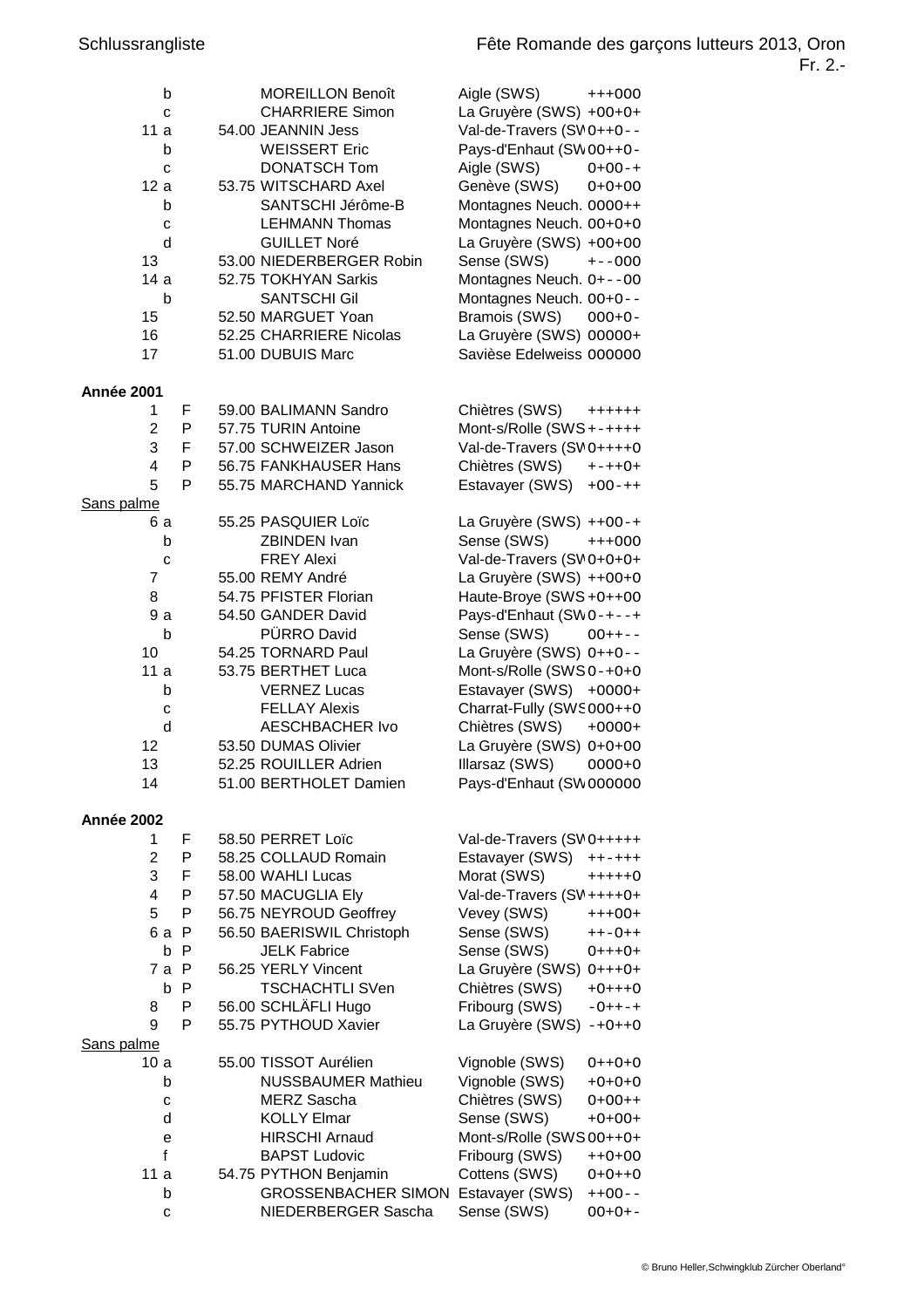| 12a               |              | 54.00 MARTIN Marius         | Aigle (SWS)<br>$++0000$                            |  |
|-------------------|--------------|-----------------------------|----------------------------------------------------|--|
| b                 |              | <b>EGGER Benoît</b>         | Haute-Sarine (SW § +000+0                          |  |
| 13a               |              | 53.75 EISSEIVA Pierre-André | La Gruyère (SWS) 000-++                            |  |
| b                 |              | <b>GREMAUD Vincent</b>      | La Gruyère (SWS) 00+00+                            |  |
| 14                |              | 53.50 CRAUSAZ Malcom        | Haute-Broye (SWS 000++0                            |  |
| 15a               |              | 52.75 JAQUIER Pierre        | Cottens (SWS) 00--0+                               |  |
| b                 |              | <b>FRAGNIERE Loic</b>       | La Gruyère (SWS) +00-00                            |  |
| C                 |              | FANKHAUSER Janik            | Chiètres (SWS)<br>$+00-00$                         |  |
| d                 |              | <b>BARD Mathias</b>         | Estavayer (SWS) 00-0+0                             |  |
| 16                |              | 52.50 ROD Yannick           | Mont-s/Rolle (SWS 0+0000                           |  |
| 17                |              | 51.00 ROY Maxime            | La Veveyse (SWS) 000000                            |  |
| Année 2003        |              |                             |                                                    |  |
| 1.                | F            | 58.50 ZBINDEN Lukas         | Sense $(SWS)$ $+++++-$                             |  |
| 2a F              |              | 56.75 ROGIVUE Théo          | Haute-Broye (SWS O++++-                            |  |
|                   | b P          | GUEISSAZ Léonard            | Val-de-Travers (SV + 0 + + 0 +                     |  |
| $3a$ $P$          |              | 56.50 PERRET Axel           | Haute-Broye (SWS +0++0+                            |  |
|                   | b P          | <b>HUBER Alesandro</b>      | Sense (SWS)<br>$+00++$                             |  |
|                   | c P          | <b>BRAIG Kilian</b>         | Chiètres (SWS) ++00++                              |  |
| 4                 | P            | 56.00 BERTHET Adrien        | Mont-s/Rolle (SWS+++0+0                            |  |
| Sans palme        |              |                             |                                                    |  |
| a                 |              | 55.25 SCHWAB Jann           | Chiètres (SWS) ++000+                              |  |
| b                 |              | <b>HIRSCHI Damien</b>       | Mont-s/Rolle (SWS 00+++0                           |  |
| 6 a               |              | 55.00 PACHOUD Jeremy        | Haute-Broye (SWS 0+++00                            |  |
| b                 |              | <b>CARRON Célestin</b>      | Charrat-Fully (SWS000+++                           |  |
| с                 |              | <b>AEGERTER Simon</b>       | Chiètres (SWS)<br>$++000+$                         |  |
| 7 a               |              | 54.00 BURRUS Simon          | Fribourg (SWS)<br>$+000+0$                         |  |
| b                 |              | <b>BAUDIN Yan</b>           | Mont-s/Rolle (SWS 0++000                           |  |
| 8                 |              | 53.75 BRANDALISE Jean       | Genève (SWS) 0+0+00                                |  |
| 9                 |              | 53.50 LEVATI POULY Mahé     | Lausanne (SWS)<br>$00+00+$                         |  |
| 10                |              | 52.25 LIENGME David         | Lausanne (SWS) 0000+0                              |  |
| 11                |              | 51.00 RITZMANN Gaël         | Haute-Broye (SWS 000000                            |  |
| Année 2004        |              |                             |                                                    |  |
|                   |              | 1 a F 57.50 ZBINDEN Dario   | Sense (SWS)                                        |  |
|                   | b F          | <b>MARTIN Gaël</b>          | $- + + + + -$                                      |  |
|                   | $\mathsf{P}$ | <b>DUPUIS Théo</b>          | Haute-Broye (SWS-++++-<br>Mont-s/Rolle (SWS ++0+++ |  |
| C                 |              |                             |                                                    |  |
| 2                 | P<br>P       | 57.00 MERMILLOD Jérôme      | Genève (SWS)<br>$+++OO+$                           |  |
| 3                 |              | 56.50 BUCHS Noah            | Sense (SWS)<br>$+O++O+$                            |  |
| 4 a P             |              | 56.25 ZBINDEN Silvan        | Sense (SWS)<br>$+O+++O$                            |  |
|                   | b P          | <b>HALDI Rémy</b>           | Genève (SWS)<br>$+++OO+$                           |  |
| Sans palme<br>5а  |              | 55.25 TIMAËL André          |                                                    |  |
|                   |              | <b>PFISTER Nicolas</b>      | Val-de-Travers (SV ++00+0                          |  |
| b                 |              | <b>BRAISSAN Lucien</b>      | Haute-Broye (SWS 00++0+                            |  |
| C                 |              |                             | Pays-d'Enhaut (SW+0+00+                            |  |
| 6а                |              | 55.00 NICOLET Bastien       | Cottens (SWS)<br>$O + O + + O$                     |  |
| b                 |              | <b>CURCHOD Adrien</b>       | Illarsaz (SWS)<br>$000++$                          |  |
| 7                 |              | 54.25 MALHERBE Mayron       | Val-de-Travers (SV 00-++0                          |  |
| 8а                |              | 54.00 TORNARD Philippe      | La Gruyère (SWS) +000+0                            |  |
| b                 |              | <b>ELLENBERGER Lucas</b>    | Val-de-Travers (SV 00+00+                          |  |
| 9                 |              | 53.75 LIAUDAT Marc          | La Veveyse (SWS) 0+000+                            |  |
| 10                |              | 53.50 BOCHERENS Bastien     | Aigle (SWS)<br>$++0000$                            |  |
| 11                |              | 53.25 LAGGER Aurélien       | Aigle (SWS)<br>$0--+00$                            |  |
| 12                |              | 52.75 MENOUD Doncan         | Val-de-Travers (SV 0-00+0                          |  |
| 13                |              | 51.00 BIGLER Samuel         | Cottens (SWS)<br>000000                            |  |
| <b>Année 2005</b> |              |                             |                                                    |  |
| 1                 | F            | 59.25 BRAIG Lorenz          | Chiètres (SWS)<br>$+++++$                          |  |
| 2                 | Ρ            | 56.50 QUOSTALI Killian      | Mont-s/Rolle (SWS +0++0+                           |  |
| 3                 | F            | 55.75 BERTHET Hugo          | Mont-s/Rolle (SWS ++00+0                           |  |

Sans palme